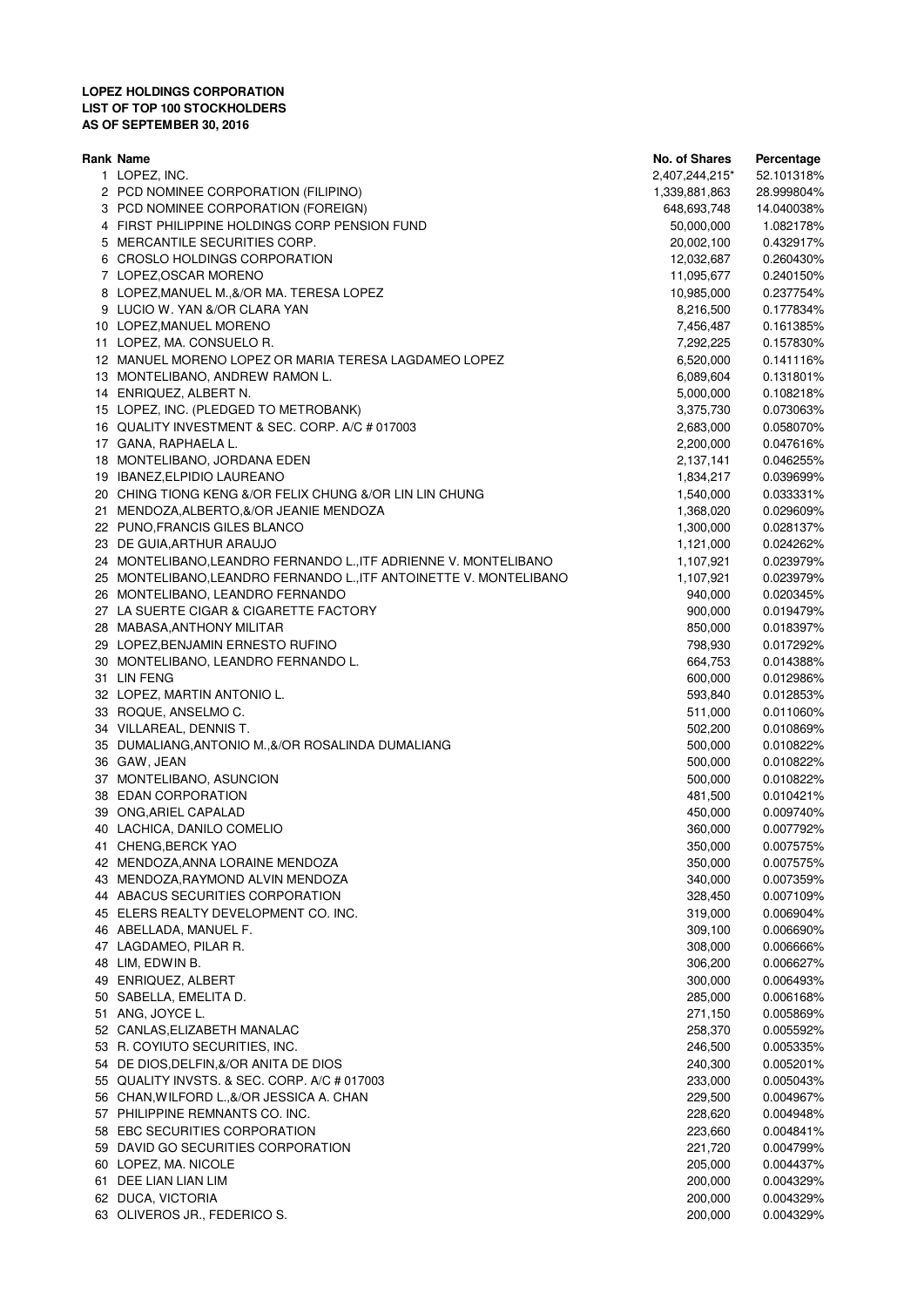| 64 YALONG, FELIPE S.                            | 200,000       | 0.004329%   |
|-------------------------------------------------|---------------|-------------|
| 65 LIM, AMADO P., & OR HEIDE N. DY              | 195,000       | 0.004220%   |
| 66 LOPEZ, MIGUEL ERNESTO L.                     | 192,300       | 0.004162%   |
| 67 CRUZ, ALFREDO A.                             | 190,000       | 0.004112%   |
| 68 SEGISMUNDO, MYRNA DIZON                      | 182,316       | 0.003946%   |
| 69 B.P. INSURANCE AGENCY, INC.                  | 165,000       | 0.003571%   |
| 70 MANTES INSURANCE TRADERS INC.                | 165,000       | 0.003571%   |
| 71 CRUZ, NICOLAS D.                             | 160,000       | 0.003463%   |
| 72 CONCEPCION, RAUL JOSEPH A.                   | 159,500       | 0.003452%   |
| 73 GARCIA SR., JESUS P.                         | 156,520       | 0.003388%   |
| 74 VACA, EDUARDO G.                             | 154,000       | 0.003333%   |
| 75 CHING BUN TENG                               | 150,000       | 0.003247%   |
| 76 MOTORTRADE NATIONWIDE CORPORATION            | 150,000       | 0.003247%   |
| 77 LOPEZ, ANGELA CRISTINA R.                    | 149,000       | 0.003225%   |
| 78 ZOSA, ELBERT M.                              | 147,400       | 0.003190%   |
| 79 GUZMAN, ROLAND                               | 142,450       | 0.003083%   |
| 80 OSMENA III, SERGIO                           | 138,945       | 0.003007%   |
| 81 LIM TAY                                      | 137,500       | 0.002976%   |
| 82 BENPRES CORPORATION                          | 136,125       | 0.002946%   |
| 83 CREME INVESTMENT CORPORATION                 | 136,125       | 0.002946%   |
| 84 GONZALES, J. XAVIER                          | 132,301       | 0.002863%   |
| 85 LOPEZ, ANGELA MARIA T.                       | 131,362       | 0.002843%   |
| 86 AWAD, CRAIG                                  | 128,800       | 0.002788%   |
| 87 PIONEER STATIONERS, INC.                     | 128,600       | 0.002783%   |
| 88 QUALITY INVESTMENTS & SECURITIES CORP.       | 128,300       | 0.002777%   |
| 89 GUY, MICHAEL C.                              | 127,500       | 0.002760%   |
| 90 TAN, SUSANA                                  | 123,200       | 0.002666%   |
| 91 LOPEZ, OSCAR, &/OR CONSUELO LOPEZ            | 121,900       | 0.002638%   |
| 92 CHANTE, CHARLIE                              | 120,000       | 0.002597%   |
| 93 CHING TIONG KENG &/OR CYNTHIA D. CHING       | 120,000       | 0.002597%   |
| 94 CHUA, FORTUNATO S.                           | 120,000       | 0.002597%   |
| 95 INNOVATIVE INVESTORS AND FINANCING CO., INC. | 115,979       | 0.002510%   |
| 96 TAN, MARIANO K.                              | 115,500       | 0.002500%   |
| 97 TIU, AGUSTIN G.                              | 112,800       | 0.002441%   |
| 98 BORROMEO, REMEDIOS M.                        | 110,500       | 0.002392%   |
| 99 CHAN, MARY MARGARET GRACE                    | 110,000       | 0.002381%   |
| 100 LAM CHING CHOR                              | 110,000       | 0.002381%   |
| ONG, FRANCISCO K., OR LINA D. ONG               | 110,000       | 0.002381%   |
| SEANGIO, VIRGINIA D.                            | 110,000       | 0.002381%   |
| SMS DEVELOPMENT CORP.                           | 110,000       | 0.002381%   |
| SOLA, ENRIQUE DOMINIC MIGUEL C.                 | 110,000       | 0.002381%   |
| YU, FELISA LIU                                  | 110,000       | 0.002381%   |
| <b>TOTAL SHARES (TOP 100)</b>                   | 4,581,404,772 | 99.157877%  |
| TOTAL SHARES (REST OF STOCKHOLDERS)             | 38,908,710    | 0.842123%   |
| TOTAL ISSUED AND OUTSTANDING SHARES             | 4,620,313,482 | 100.000000% |

# **PCD BENEFICIAL OWNER REPORT**

| <b>FUD BENEFIURE OWNER REFURT</b>                            |               |            |
|--------------------------------------------------------------|---------------|------------|
| <b>Participant's Name</b>                                    | No. of Shares | Percentage |
| DEUTSCHE BANK MANILA-CLIENTS A/C                             | 288,221,842   | 6.238145%  |
| MAYBANK ATR KIM ENG SECURITIES, INC.                         | 180,093,285   | 3.897859%  |
| THE HONGKONG AND SHANGHAI BANKING CORP. LTD. -CLIENTS' ACCT. | 171.115.379   | 3.703545%  |
| BANCO DE ORO - TRUST BANKING GROUP                           | 159,698,650   | 3.456446%  |
| <b>GENERALI PILIPINAS LIFE ASSURANCE COMPANY - GF</b>        | 137,003,850   | 2.965250%  |
| CITIBANK N.A.                                                | 99,668,816    | 2.157187%  |
| GOVERNMENT SERVICE INSURANCE SYSTEM                          | 92,883,400    | 2.010327%  |
| PCCI SECURITIES BROKERS CORP.                                | 76.359.837    | 1.652698%  |
| BDO SUSTAINABLE DIVIDEND FUND                                | 68,368,400    | 1.479735%  |
| VICSAL SECURITIES & STOCK BROKERAGE, INC.                    | 66,558,700    | 1.440567%  |
| PAPA SECURITIES CORPORATION                                  | 47,727,498    | 1.032993%  |
| DAVID GO SECURITIES CORP.                                    | 43.493.390    | 0.941351%  |
| TOWER SECURITIES, INC.                                       | 35.109.854    | 0.759902%  |
| COL Financial Group, Inc.                                    | 33,196,253    | 0.718485%  |
| SUMMIT SECURITIES, INC.                                      | 30,539,284    | 0.660979%  |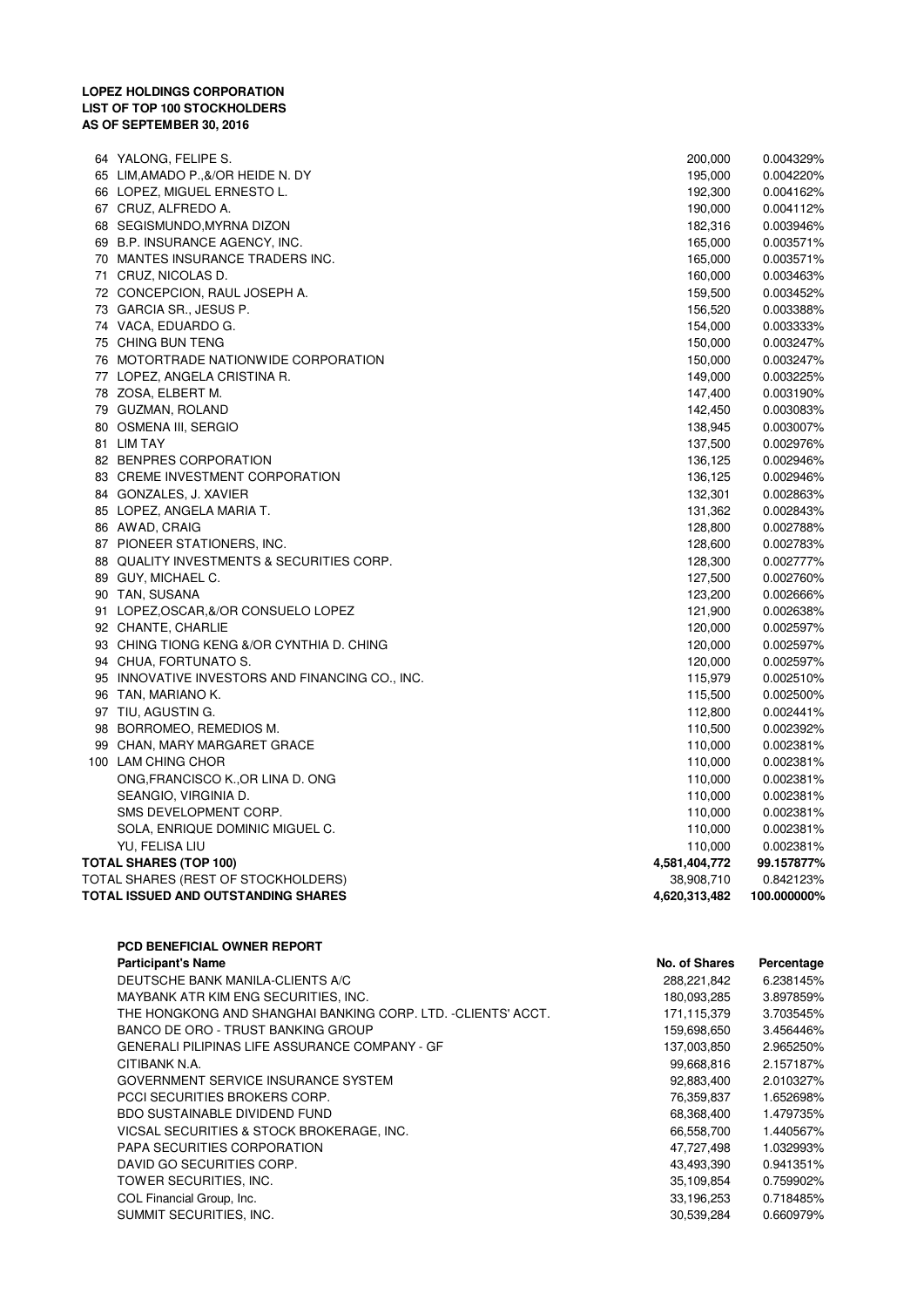| ATR KIMENG SEC. INC.                                              | 28,513,500  | 0.617133% |
|-------------------------------------------------------------------|-------------|-----------|
| STANDARD CHARTERED BANK                                           | 25,279,600  | 0.547140% |
| MDR SECURITIES, INC.                                              | 22,640,125  | 0.490013% |
| <b>BDO SECURITIES CORPORATION</b>                                 | 21,500,667  | 0.465351% |
| FIRST ORIENT SECURITIES, INC.                                     | 16,873,757  | 0.365208% |
| CLSA PHILIPPINES, INC.                                            | 16,531,100  | 0.357792% |
| BPI SECURITIES CORPORATION                                        | 16,286,726  | 0.352503% |
| YAO & ZIALCITA, INC.                                              | 15,646,076  | 0.338637% |
| BDO TRUST FAO GENERALI PILIPINAS LIFE ASSURANCE COMPANY- EQUITY F | 15,523,400  | 0.335982% |
| MERCANTILE SECURITIES CORP.                                       | 15,327,550  | 0.331743% |
| <b>BDO FOCUSED EQUITY FUND</b>                                    | 14,733,000  | 0.318874% |
| E. CHUA CHIACO SECURITIES, INC.                                   | 13,668,500  | 0.295835% |
| RCBC SECURITIES, INC.                                             | 13,336,823  | 0.288656% |
| BDO TRUST FAO GENERALI PILIPINAS LIFE ASSURANCE COMPANY- BALANC   | 12,945,600  | 0.280189% |
| KING'S POWER SECURITIES, INC.                                     | 12,406,900  | 0.268529% |
| STANDARD SECURITIES CORPORATION                                   |             |           |
|                                                                   | 12,292,270  | 0.266048% |
| ANSALDO, GODINEZ & CO., INC.                                      | 11,832,340  | 0.256094% |
| SB EQUITIES, INC.                                                 | 11,739,269  | 0.254079% |
| BANCO DE ORO - TRUST BANKING GROUP                                | 8,935,900   | 0.193405% |
| SOLAR SECURITIES, INC.                                            | 7,495,496   | 0.162229% |
| TRITON SECURITIES CORP.                                           | 7,296,810   | 0.157929% |
| CITIBANK N.A.                                                     | 6,680,000   | 0.144579% |
| WEALTH SECURITIES, INC.                                           | 5,614,475   | 0.121517% |
| MERIDIAN SECURITIES, INC.                                         | 4,667,567   | 0.101023% |
| SOCIAL SECURITY SYSTEM                                            | 4,416,700   | 0.095593% |
| THE INSULAR LIFE ASSURANCE COMPANY, LTD.                          | 4,261,900   | 0.092243% |
| IMPERIAL, DE GUZMAN, ABALOS & CO., INC.                           | 4, 167, 749 | 0.090205% |
| BANCO DE ORO - TRUST BANKING GROUP                                | 4,063,000   | 0.087938% |
| <b>BANCO DE ORO - TRUST BANKING GROUP</b>                         | 4,032,400   | 0.087275% |
| IGC SECURITIES INC.                                               | 3,944,855   | 0.085381% |
| R. NUBLA SECURITIES, INC.                                         | 3,940,020   | 0.085276% |
| BENEFICIAL LIFE INSURANCE CO., INC.                               | 3,500,000   | 0.075752% |
| RCBC TRUST & INVESTMENT DIVISION                                  | 3,465,700   | 0.075010% |
| FIRST METRO SECURITIES BROKERAGE CORP.                            | 3,355,872   | 0.072633% |
| PHILSTOCKS FINANCIAL INC                                          | 3,025,695   | 0.065487% |
| ASIASEC EQUITIES, INC.                                            | 2,803,873   | 0.060686% |
| R. COYIUTO SECURITIES, INC.                                       | 2,719,820   | 0.058867% |
| ABACUS SECURITIES CORPORATION                                     | 2,610,899   | 0.056509% |
| YU & COMPANY, INC.                                                | 2,575,130   | 0.055735% |
| GOLDSTAR SECURITIES, INC.                                         | 2,521,000   | 0.054563% |
| EVERGREEN STOCK BROKERAGE & SEC., INC.                            | 2,443,550   | 0.052887% |
| THE INSULAR LIFE ASSURANCE COMPANY, LTD.                          | 2,375,100   | 0.051406% |
| CITISECURITIES, INC.                                              | 2,349,909   | 0.050860% |
| S.J. ROXAS & CO., INC.                                            | 2,328,337   | 0.050393% |
| BELSON SECURITIES, INC.                                           | 2,088,697   | 0.045207% |
| A & A SECURITIES, INC.                                            | 2,027,268   | 0.043877% |
| ALPHA SECURITIES CORP.                                            | 1,997,890   | 0.043241% |
| RCBC TRUST & INVESTMENT GROUP FAO 45-120-7 (T/E)                  | 1,911,900   | 0.041380% |
| VENTURE SECURITIES, INC.                                          | 1,694,603   | 0.036677% |
| UNICAPITAL SECURITIES INC.                                        | 1,665,547   | 0.036048% |
| EASTERN SECURITIES DEVELOPMENT CORPORATION                        | 1,455,781   | 0.031508% |
| AB CAPITAL SECURITIES, INC.                                       | 1,440,633   | 0.031180% |
| PREMIUM SECURITIES, INC.                                          | 1,330,860   | 0.028805% |
| QUALITY INVESTMENTS & SECURITIES CORPORATION                      | 1,285,462   | 0.027822% |
| DW CAPITAL INC.                                                   |             |           |
|                                                                   | 1,270,950   | 0.027508% |
| OPTIMUM SECURITIES CORPORATION                                    | 1,257,198   | 0.027210% |
| REGINA CAPITAL DEVELOPMENT CORPORATION                            | 1,156,907   | 0.025040% |
| RCBC IMA NO. 82-541-7                                             | 1,094,300   | 0.023685% |
| AP SECURITIES INCORPORATED                                        | 1,021,400   | 0.022107% |
| NIEVES SECURITIES, INC.                                           | 1,019,140   | 0.022058% |
| SARANGANI SECURITIES, INC.                                        | 1,008,345   | 0.021824% |
| GLOBALINKS SECURITIES & STOCKS, INC.                              | 992,291     | 0.021477% |
| BERNAD SECURITIES, INC.                                           | 991,620     | 0.021462% |
| UCPB SECURITIES, INC.                                             | 991,499     | 0.021460% |
|                                                                   |             |           |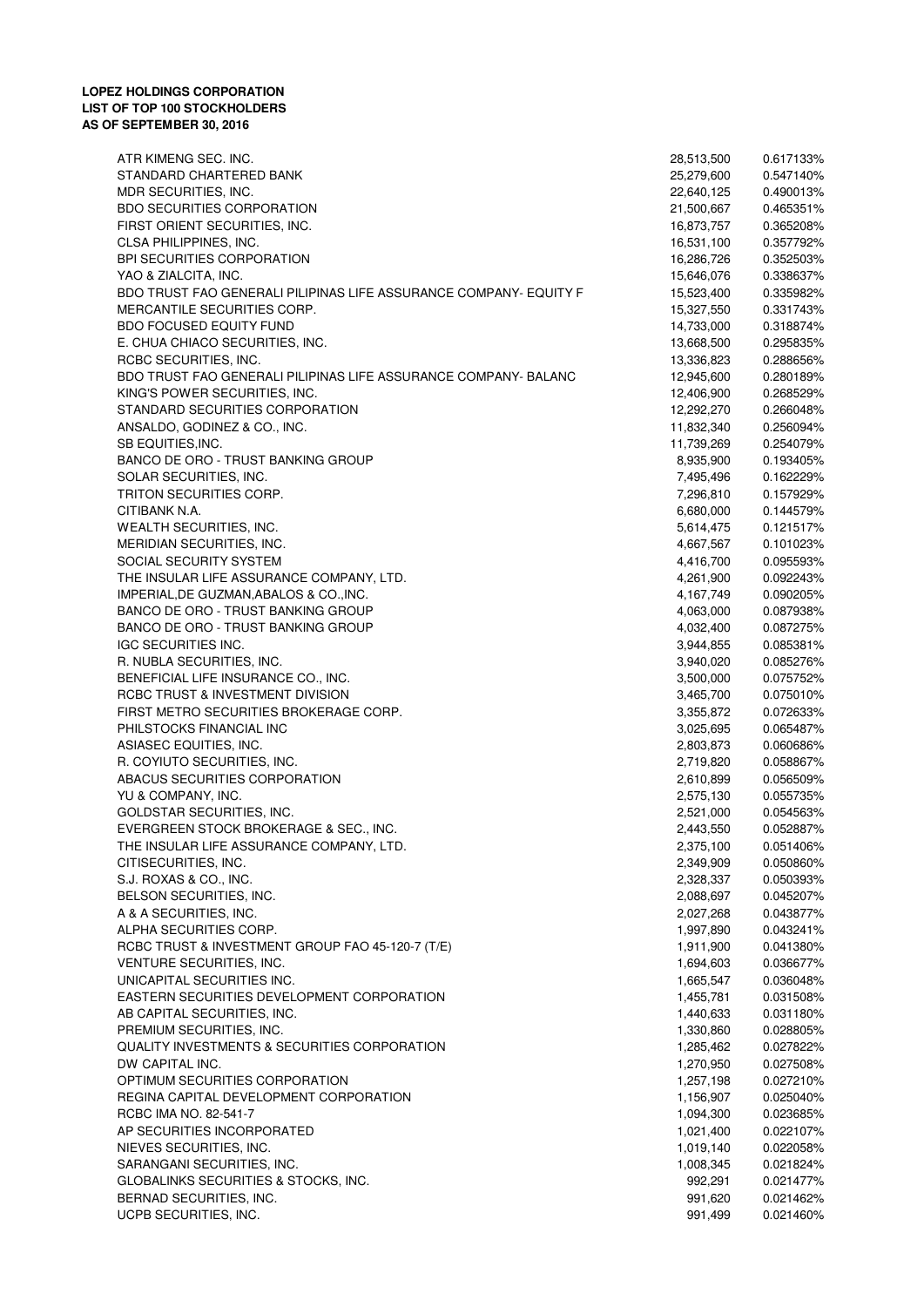| BANCO DE ORO - TRUST BANKING GROUP                                | 940,400 | 0.020354% |
|-------------------------------------------------------------------|---------|-----------|
| SALISBURY BKT SECURITIES CORPORATION                              | 855,400 | 0.018514% |
| CAMPOS, LANUZA & COMPANY, INC.                                    | 805,964 | 0.017444% |
| PAN ASIA SECURITIES CORP.                                         | 774,180 | 0.016756% |
| B. H. CHUA SECURITIES CORPORATION                                 | 760,570 | 0.016461% |
| <b>BDO NOMURA SECURITIES INC</b>                                  | 707,267 | 0.015308% |
| INVESTORS SECURITIES, INC.                                        | 704,790 | 0.015254% |
| PNB SECURITIES, INC.                                              | 704,290 | 0.015243% |
| TRI-STATE SECURITIES, INC.                                        | 684,300 | 0.014811% |
| FIRST INTEGRATED CAPITAL SECURITIES, INC.                         | 653,650 | 0.014147% |
| FORTUNE GENERAL INSURANCE CORPORATION                             | 650,000 | 0.014068% |
| RCBC TRUST & INVESTMENT DIVISION - VARIOUS TAXABLE ACCTS          | 632,500 | 0.013690% |
| F. YAP SECURITIES, INC.                                           | 566,633 | 0.012264% |
| DIVERSIFIED SECURITIES, INC.                                      | 549,978 | 0.011903% |
| RCBC IMA NO. 80-185-2 FAO NATIONAL REINSURANCE CORPORATION OF THE | 506,900 | 0.010971% |
| RTG & COMPANY, INC.                                               | 502,750 | 0.010881% |
| STRATEGIC EQUITIES CORP.                                          | 486,849 | 0.010537% |
| HDI SECURITIES, INC.                                              | 483,610 | 0.010467% |
| IMA#201-78047-9                                                   | 475,400 | 0.010289% |
| LITONJUA SECURITIES, INC.                                         | 457,480 | 0.009901% |
| TANSENGCO & CO., INC.                                             | 454,850 | 0.009845% |
| IMA#201-78167-1                                                   | 447,600 | 0.009688% |
| R. S. LIM & CO., INC.                                             | 443,250 | 0.009594% |
| PLATINUM SECURITIES, INC.                                         | 424,000 | 0.009177% |
| IMA#201-78159-8                                                   | 400,000 | 0.008657% |
| AURORA SECURITIES, INC.                                           | 388,090 | 0.008400% |
| RCBC TRUST & INVESTMENT DIVISION                                  | 385,700 | 0.008348% |
| AB CAPITAL SECURITIES, INC.                                       | 353,000 | 0.007640% |
| THE FIRST RESOURCES MANAGEMENT & SECURITIES CORP.                 | 347,326 | 0.007517% |
| I. B. GIMENEZ SECURITIES, INC.                                    | 329,118 | 0.007123% |
| <b>BDO TRUST BANKING GROUP</b>                                    | 318,150 | 0.006886% |
| IMA#201-78074                                                     | 317,800 | 0.006878% |
| IMA#201-78094-7                                                   | 313,700 | 0.006790% |
| I. ACKERMAN & CO., INC.                                           | 308,388 | 0.006675% |
| IMA# 201-78230-7                                                  | 300,000 | 0.006493% |
| BANCO DE ORO - TRUST BANKING GROUP                                | 287,200 | 0.006216% |
| GOLDEN TOWER SECURITIES & HOLDINGS, INC.                          | 260,810 | 0.005645% |
| A. T. DE CASTRO SECURITIES CORP.                                  | 256,830 | 0.005559% |
| ATR KIMENG SEC. INC.                                              | 247,500 | 0.005357% |
| GUILD SECURITIES, INC.                                            | 245,291 | 0.005309% |
| G.D. TAN & COMPANY, INC.                                          | 238,890 | 0.005170% |
| <b>BDO TRUST BANKING GROUP</b>                                    | 238,500 | 0.005162% |
| FEDERAL PHOENIX ASSURANCE CO., INC.                               | 230,100 | 0.004980% |
| IMA# 201-78082                                                    | 229,900 | 0.004976% |
| NEW WORLD SECURITIES CO., INC.                                    | 222,919 | 0.004825% |
| IMA#201-78169-7                                                   | 220,000 | 0.004762% |
| H. E. BENNETT SECURITIES, INC.                                    | 219,180 | 0.004744% |
| BA SECURITIES, INC.                                               | 209,603 | 0.004537% |
| WONG SECURITIES CORPORATION                                       | 200,720 | 0.004344% |
| INSULAR LIFE ASSURANCE CO., LTD - VUL-EF                          | 200,000 | 0.004329% |
| AB CAPITAL & INVESTMENT CORP. - TID-FILIPINO                      | 190,000 | 0.004112% |
| IMA#201-78176-2                                                   | 189,200 | 0.004095% |
| EAST WEST CAPITAL CORPORATION                                     | 188,934 | 0.004089% |
| DEUTSCHE BANK AG MANILA BRANCH A/C CLIENTS DEUB20                 | 187,021 | 0.004048% |
| ASTRA SECURITIES CORPORATION                                      | 183,810 | 0.003978% |
| FIDELITY SECURITIES, INC.                                         | 174,700 | 0.003781% |
| IMA#201-78129-1                                                   | 157,300 | 0.003405% |
| WESTLINK GLOBAL EQUITIES, INC.                                    | 156,050 | 0.003377% |
| DEUTSCHE REGIS PARTNERS, INC.                                     | 141,430 | 0.003061% |
| FORTUNE LIFE INSURANCE CO., INC.                                  | 141,400 | 0.003060% |
| R & L INVESTMENTS, INC.                                           | 139,580 | 0.003021% |
| INTRA-INVEST SECURITIES, INC.                                     | 139,019 | 0.003009% |
| JAKA SECURITIES CORP.                                             | 136,410 | 0.002952% |
| IMA#201-78135-8                                                   | 130,000 | 0.002814% |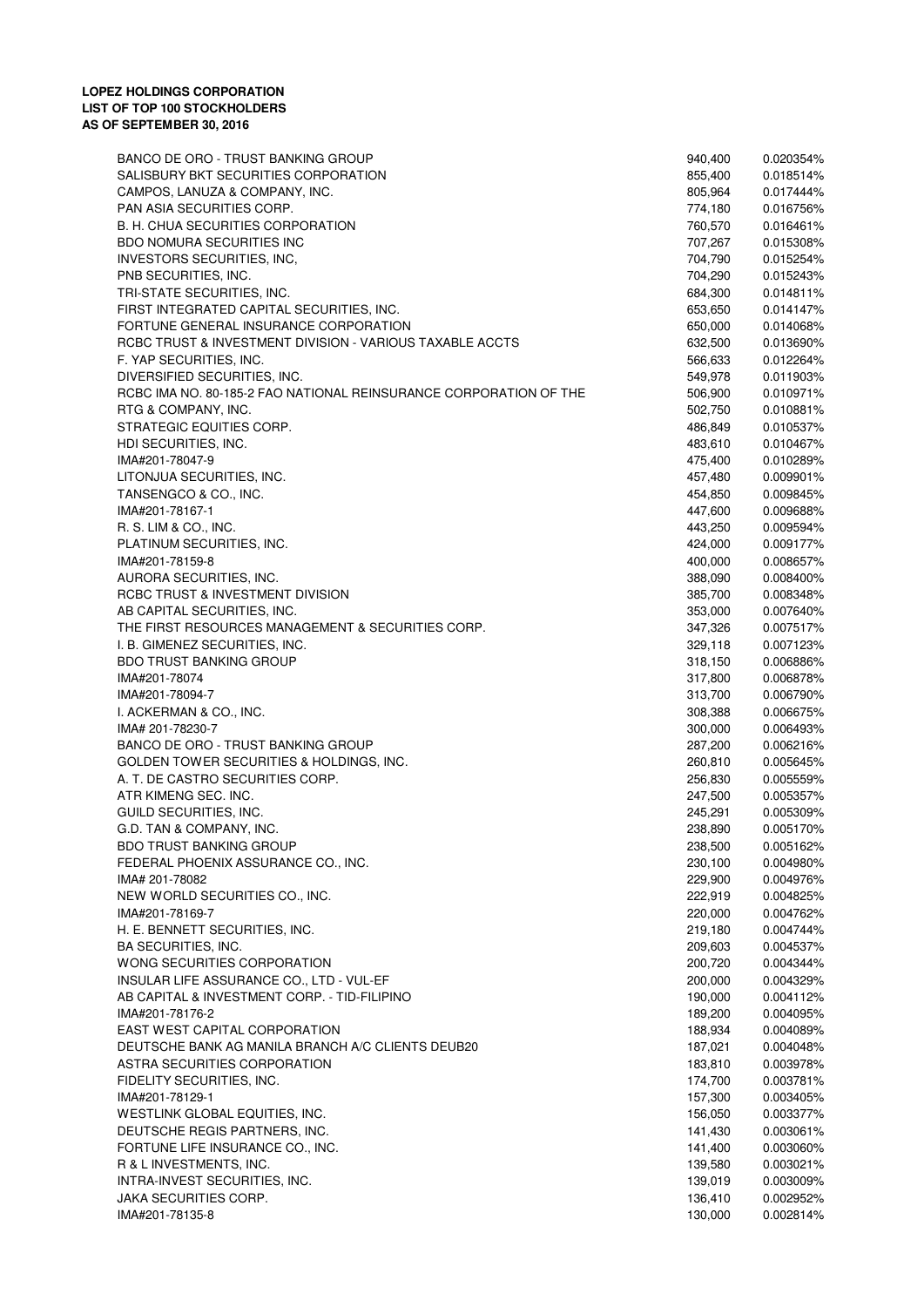| DBP-DAIWA CAPITAL MARKETS PHILPPINES, INC.              | 129,600 | 0.002805% |
|---------------------------------------------------------|---------|-----------|
| DA MARKET SECURITIES, INC.                              | 128,420 | 0.002779% |
| <b>JSG SECURITIES, INC.</b>                             | 125,800 | 0.002723% |
| IMA# 201-78068                                          | 124,100 | 0.002686% |
| EAGLE EQUITIES, INC.                                    | 122,720 | 0.002656% |
| <b>BDO ESGEF</b>                                        | 122,700 | 0.002656% |
| ALAKOR SECURITIES CORPORATION                           | 117,000 | 0.002532% |
| LUCKY SECURITIES, INC.                                  | 115,430 | 0.002498% |
| LUYS SECURITIES COMPANY, INC.                           | 108,700 | 0.002353% |
| MOUNT PEAK SECURITIES, INC.                             | 106,800 | 0.002312% |
| IMA# 201-78065-7                                        | 100,000 | 0.002164% |
| STANDARD CHARTERED BANK GLOBAL CUSTODY TAX EXEMPT       | 94,100  | 0.002037% |
| IMA# 201-78236-4                                        | 91,500  | 0.001980% |
| IMA#201-78130-9                                         | 83,200  | 0.001801% |
| BENJAMIN CO CA & CO., INC.                              | 81,140  | 0.001756% |
| IMA#201-78071                                           | 81,100  | 0.001755% |
| BANCO DE ORO - TRUST BANKING GROUP                      | 80,900  | 0.001751% |
| SunSecurities, Inc.                                     | 80,000  | 0.001731% |
| <b>CUALOPING SECURITIES CORPORATION</b>                 | 76,372  | 0.001653% |
| EQUITIWORLD SECURITIES, INC.                            | 74,578  | 0.001614% |
| CLIMBS LIFE AND GENERAL INSURANCE COOPERATIVE           | 65,800  | 0.001424% |
| LOPEZ, LOCSIN, LEDESMA & CO., INC.                      | 64,650  | 0.001399% |
| IMA#201-78132-5                                         |         |           |
|                                                         | 63,800  | 0.001381% |
| IMA#201-78131-7                                         | 62,500  | 0.001353% |
| J.M. BARCELON & CO., INC.                               | 62,260  | 0.001348% |
| IMA#201-78152-3                                         | 60,200  | 0.001303% |
| THE HONGKONG & SHANGHAI BANKING CORP. LTD. -OWN ACCOUNT | 60,000  | 0.001299% |
| SUPREME STOCKBROKERS, INC                               | 59,590  | 0.001290% |
| IMA#201-78149-9                                         | 59,500  | 0.001288% |
| UPCC SECURITIES CORP.                                   | 57,740  | 0.001250% |
| APEX PHILIPPINES EQUITIES CORPORATION                   | 54,900  | 0.001188% |
| E.SECURITIES, INC. ITF VARIOUS CLIENTS                  | 52,760  | 0.001142% |
| ATC SECURITIES, INC.                                    | 51,376  | 0.001112% |
| IMA#201-78090-5                                         | 50,300  | 0.001089% |
| <b>BDO TRUST BANKING GROUP</b>                          | 50,000  | 0.001082% |
| AAA SOUTHEAST EQUITIES, INCORPORATED                    | 49,520  | 0.001072% |
| <b>MANDARIN SECURITIES CORPORATION</b>                  | 48,150  | 0.001042% |
| CENTURY SECURITIES CORPORATION                          | 45,815  | 0.000992% |
| MARINO OLONDRIZ Y CIA                                   | 45,205  | 0.000978% |
| <b>BDO TRUST BANKING GROUP</b>                          | 44,500  | 0.000963% |
| DEUTSCHE REGIS PARTNERS, INC.                           | 42,000  | 0.000909% |
| PRYCE SECURITIES, INC.                                  | 41,244  | 0.000893% |
| IMA#201-78160-6                                         | 40,000  | 0.000866% |
| LARRGO SECURITIES CO., INC.                             | 39,550  | 0.000856% |
| IMA#201-78031-9                                         | 36,000  | 0.000779% |
| BANCO DE ORO - TRUST BANKING GROUP                      | 35,700  | 0.000773% |
| ASIAN CAPITAL EQUITIES, INC.                            | 34,709  | 0.000751% |
| <b>RCBC - TRUST GROUP</b>                               | 32,200  | 0.000697% |
| IMA#201-78221-6                                         | 28,800  | 0.000623% |
| BANCO DE ORO - TRUST BANKING GROUP                      | 27,900  | 0.000604% |
| HIGHLAND SECURITIES PHIL., INC.                         | 27,500  | 0.000595% |
| IMA#101-78104-5                                         | 27,500  | 0.000595% |
| IMA#201-78227-3                                         | 25,200  | 0.000545% |
| SECURITIES SPECIALISTS, INC.                            | 23,780  | 0.000515% |
| ARMSTRONG SECURITIES, INC.                              | 22,980  | 0.000497% |
| IMA#201-78168-9                                         | 22,800  | 0.000493% |
| <b>BDO TRUST BANKING GROUP</b>                          | 21,800  | 0.000472% |
| TRENDLINE SECURITIES CORPORATION                        | 21,376  | 0.000463% |
| ATR KIM ENG SECURITIES, INC.                            | 19,980  | 0.000432% |
| IMA#201-78076                                           | 18,100  | 0.000392% |
| DEUTSCHE BANK MANILA-CLIENTS A/C                        | 17,429  | 0.000377% |
| IMA#201-78145-7                                         | 17,300  | 0.000374% |
| IMA# 208-50271                                          | 16,700  | 0.000361% |
| TIMSON SECURITIES, INC.                                 | 16,000  | 0.000346% |
|                                                         |         |           |